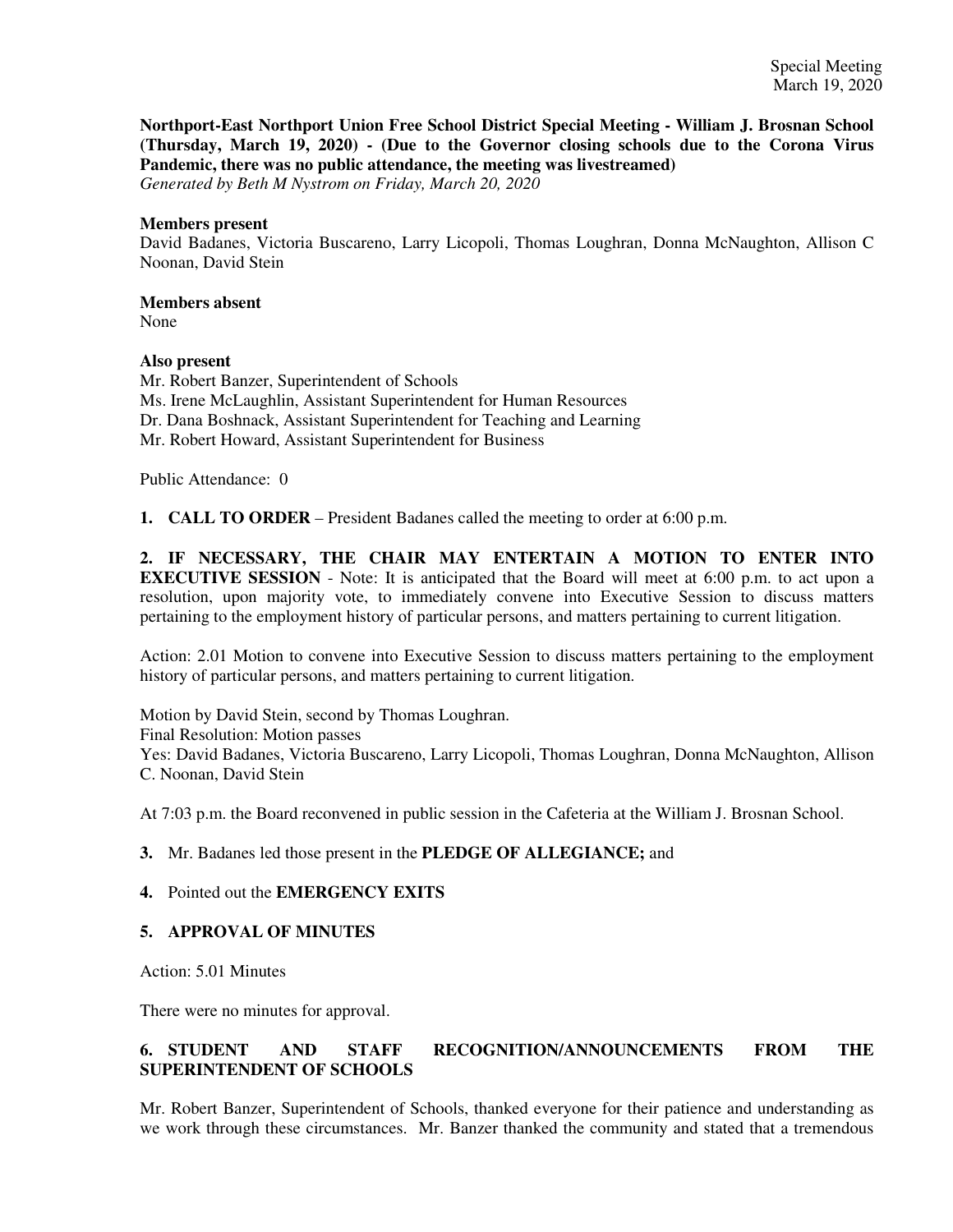amount of work has taken place since the announcement from the Governor of the schools closing, and he has received many emails from people asking what they can do and how they can help.

Mr. Banzer stated that the Student of the Month and humanities presentations have been postponed.

Presentations: 6.01 Accomplishments of Staff and Students – POSTPONED

Presentations: 6.02 Instructional Program Overview - Humanities – POSTPONED

#### **7. DISCUSSION OF SUPERINTENDENT'S PROPOSED 2020-2021 BUDGET**

Mr. Banzer and Ms. McLaughlin presented the proposed 2020-2021 budget in Personnel and Benefits.

The Personnel and Benefits notables in the proposed 2020-2021 budget are:

- Supports the Mission and Vision of the District.
- Maintains all instructional programs and related opportunities for students.
- Impact of declining enrollment is factored in.
- Maintains District's commitment to low class size.
- Contains 2.0 teaching positions for Kindergarten sections that we expect to break before September.
- Realized Health Insurance budget decrease.

Mr. Banzer reviewed the K-12 enrollment history and the projected enrollment. The projected total enrollment for 2020-2021 is 4,797, a decrease of 236 from 2019-2020. Mr. Banzer reviewed the projected enrollment at each grade level.

K-5 staffing projections:

|                                       | <b>Actual FTE</b> | Proposed FTE | Difference |
|---------------------------------------|-------------------|--------------|------------|
|                                       | 2019-2020         | 2020-2021    |            |
| Bellerose – Instructional Coordinator | 1.0               | 1.0          | $\Omega$   |
| Bellerose Grade K-5                   | 16.0              | 15.0         | $-1.0$     |
| Dickinson Instructional Coordinator   | 1.0               | 1.0          | 0          |
| Dickinson Grade K-5                   | 21.0              | 21.0         | $\theta$   |
| Fifth – Instructional Coordinator     | 1.0               | $1.0\,$      | 0          |
| Fifth Grade K-5                       | 20.0              | 20.0         | 0          |
| Norwood – Instructional Coordinator   | 1.0               | 1.0          | $\theta$   |
| Norwood Grade K-5                     | 16.0              | 15.0         | $-1.0$     |
| Ocean – Instructional Coordinator     | 1.0               | 1.0          | $\Omega$   |
| Ocean Grade K-5                       | 17.0              | 16.0         | $-1.0$     |
| Pulaski - Instructional Coordinator   | 1.0               | 1.0          | 0          |
| Pulaski Grade K-5                     | 20.0              | 20.0         | 0          |
| Additional Kindergarten sections      |                   | 2.0          | 2.0        |
| ENMS - Grade 6                        | 7.0               | 8.0          | 1.0        |
| $NMS - Grade 6$                       | 9.0               | 8.0          | $-1.0$     |
| <b>K-6 Classroom Subtotal</b>         | 132               | 131          | $-1.0$     |
| Computer Studies – ITRT               | 6.0               | .0           | 0          |
| Math AIS (Elementary)                 | 11.7              | 11.7         | 0          |
| <b>Investigate Program</b>            | 2.0               | 2.0          | 0          |
| District-wide Reading                 | 23.6              | 23.6         | 0          |
| Librarians                            | 9.0               | 9.0          | 0          |
| <b>Total</b>                          | 84.3              | 183.3        | $-1.0$     |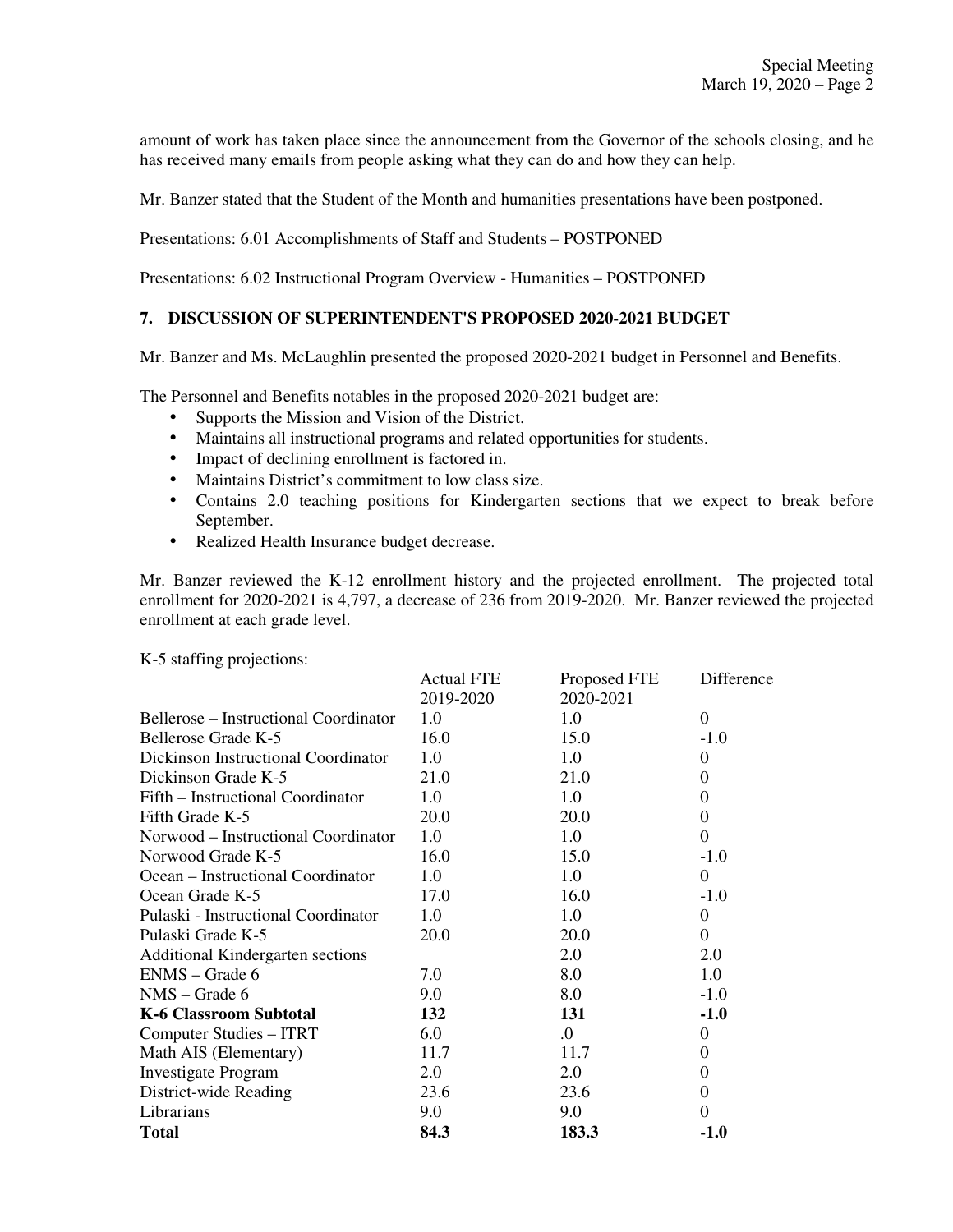The projected K-5 staffing and class size were reviewed for each school.

| Projected staffing in Art/Music/Physical Education:                                              |                        |                        |            |               |            |
|--------------------------------------------------------------------------------------------------|------------------------|------------------------|------------|---------------|------------|
| <b>Actual FTE 2019-2020</b>                                                                      | Proposed FTE 2020-2021 |                        | Difference |               |            |
| 63.48                                                                                            | 61.39                  |                        | $-2.09$    |               |            |
| Projected staffing in English/Math/Science/ENL/Social Studies/World Languages:                   |                        |                        |            |               |            |
| <b>Actual FTE 2019-2020</b>                                                                      |                        | Proposed FTE 2020-2021 | Difference |               |            |
| 152.3                                                                                            | 147.7                  |                        |            |               |            |
| Proposed staffing in Health/FACS/Tech/Business:                                                  |                        |                        |            |               |            |
| <b>Actual FTE 2019-2020</b>                                                                      |                        | Proposed FTE 2020-2021 | Difference |               |            |
| 27.45                                                                                            | 26.4                   |                        | $-1.05$    |               |            |
| Proposed staffing in Speech/Counselors/Social Workers/Student Support/Special Education/Teaching |                        |                        |            |               |            |
| Assistants:                                                                                      |                        |                        |            |               |            |
| Actual FTE 2019-2020                                                                             |                        | Proposed FTE 2020-2021 | Difference |               |            |
| 189.6                                                                                            | 184.6                  | $-5.0$                 |            |               |            |
| Proposed staffing in Support Staff:                                                              |                        |                        |            |               |            |
| <b>Actual FTE 2019-2020</b>                                                                      |                        | Proposed FTE 2020-2021 | Difference |               |            |
| 387.53                                                                                           | 377.53                 |                        | $-10.00$   |               |            |
| Proposed Administrative Staffing:                                                                |                        |                        |            |               |            |
| <b>Actual FTE 2019-2020</b>                                                                      |                        | Proposed FTE 2020-2021 | Difference |               |            |
| 32.75                                                                                            | 32.0                   |                        | $-.75$     |               |            |
| <b>Staffing Summary:</b>                                                                         |                        |                        |            |               |            |
| <b>Actual FTE 2019-2020</b>                                                                      |                        | Proposed FTE 2020-2021 |            | Difference    |            |
|                                                                                                  | 2019-2020              |                        | 2020-2021  |               |            |
| <b>Instructional Staff</b>                                                                       | 617.13                 |                        | 603.39     |               | $-13.74$   |
| <b>Administrative Staff</b>                                                                      | 32.75                  |                        | 32.0       |               | $-.75$     |
| <b>Support Staff</b>                                                                             | 387.53                 |                        | 377.53     |               | $-10.00$   |
| <b>Total Staff</b>                                                                               | 1037.41                |                        | 1012.92    |               | $-24.49$   |
| Proposed 2020-2021 Salaries & Benefits:                                                          |                        |                        |            |               |            |
| Category                                                                                         | 2019-2020              | Proposed 2020-2021     |            | \$ Change     | % Change   |
| Salaries                                                                                         | \$90,501,917           | \$92,262,627           |            | \$1,760,710   | 1.95%      |
| <b>ERS</b>                                                                                       | \$2,487,471            | \$2,554,633            |            | \$67,162      | 2.70%      |
| <b>TRS</b>                                                                                       | \$7,200,000            | \$6,982,941            |            | $(\$217,059)$ | $(3.02\%)$ |
| <b>FICA</b>                                                                                      | \$6,559,925            | \$6,706,723            |            | \$146.798     | 2.24%      |
| Health & Dental                                                                                  |                        |                        |            |               |            |
| Insurances<br>Workers'                                                                           | \$22,661,152           | \$21,825,500           |            | $(\$835,652)$ | $(3.69\%)$ |
| Compensation                                                                                     | \$1,400,000            | \$1,450,000            |            | \$50,000      | 3.57%      |
| Other Insurance                                                                                  |                        |                        |            |               |            |
| <b>Benefits</b>                                                                                  | \$322,216              | \$330,216              |            | \$8,000       | 2.48%      |
| <b>Benefits Subtotal</b>                                                                         | \$40,630,764           | \$39,850,013           |            | $(\$780,751)$ | $(1.92\%)$ |
| <b>Total Salaries</b>                                                                            |                        |                        |            |               |            |
| & Benefits                                                                                       | \$131,132,681          | \$132,112,640          |            | \$979,959     | $0.75\%$   |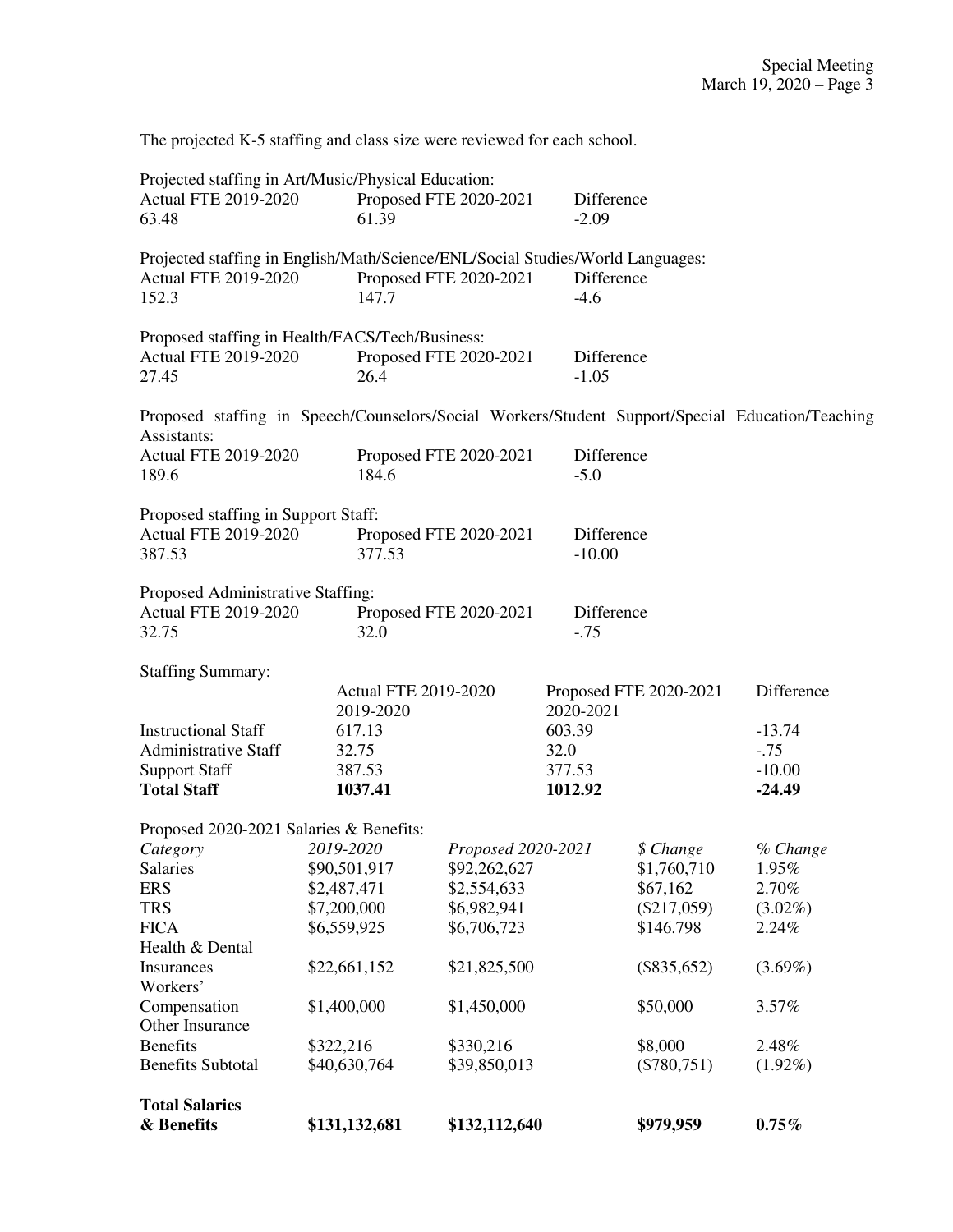Mr. Banzer reviewed the budget history from 2015-2016 to present including budget amount and percent increase. The preliminary 2020-2021 budget is \$174,205,754 which is a 1.83% increase from 2019-2020

Discussion: 7.01 Discussion of Personnel and Benefits in following Budget Function Codes:

There was discussion regarding kindergarten enrollment, elementary staffing, continuity of programs, enrollment projections, class size, health insurance premiums, ERS and TRS rates, instructional coordinators, support staff, school psychologists, department chairpersons, high school assistant principals, and security positions

## **8. SUPERINTENDENT'S REPORT, GENERAL - FOR BOARD ACTION**

Action: 8.01 Personnel Actions Report Recommendation to approve the attached Personnel Actions Report

Motion by Allison C Noonan, second by Victoria Buscareno. Final Resolution: Motion Passes Yes: David Badanes, Victoria Buscareno, Larry Licopoli, Thomas Loughran, Donna McNaughton, Allison C Noonan, David Stein

# **9. SUPERINTENDENT'S REPORT, FINANCIAL - FOR BOARD ACTION**

Action: 9.01 BIDS Recommendation to take specified action on the following BIDS:

BUILDINGS & GROUNDS 9.01.1 WITHDRAWN

EDUCATIONAL 9.01.2 AWARD: Art Supplies & Equipment 9.01.3 AWARD: Technology Supplies & Equipment 9.01.4 AWARD: Science Supplies & Equipment

Motion by Allison C Noonan, second by David Badanes. Final Resolution: Motion Passes Yes: David Badanes, Victoria Buscareno, Larry Licopoli, Thomas Loughran, Donna McNaughton, Allison C Noonan, David Stein

Action: 9.02 WITHDRAWN

Action: 9.03 Health Service Contracts

Recommendation to authorize the Board President to sign contracts with the following school districts to provide health services for Northport-East Northport students attending school in that district during the 2019-2020 school year:

- 9.03.1 Smithtown Central School District, two (2) students attending Harbor Country Day School, four (4) students attending St. Patrick's School, six (6) students attending Smithtown Christian School, 12 students total @ \$1,023.65, totaling \$12,283.80
- 9.03.2 Jericho Union Free School District, eight (8) students attending Long Island Lutheran @ \$1,311.36, totaling \$10,490.88

Motion by Allison C Noonan, second by David Badanes. Final Resolution: Motion Passes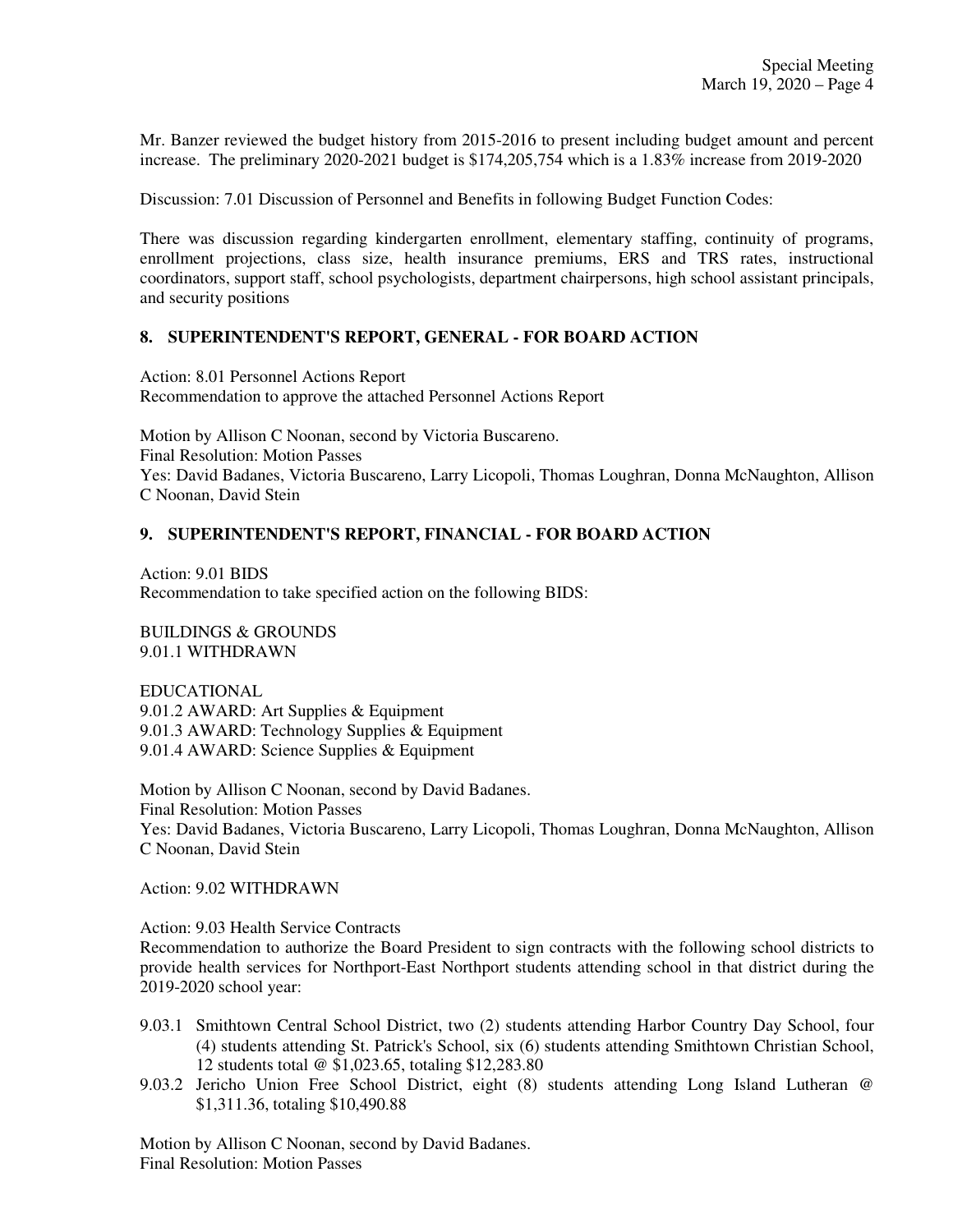Yes: David Badanes, Victoria Buscareno, Larry Licopoli, Thomas Loughran, Donna McNaughton, Allison C Noonan, David Stein

Action: 9.04 Withdrawal of Norwood Avenue Field Trip Donation Recommendation to approve the following resolution:

"BE IT RESOLVED, that the Board of Education hereby accept the withdrawal of the \$3,160.00 donation from Northport-East Northport residents that was accepted at the Board of Education meeting on March 5, 2020 for the purpose of covering the cost of the Norwood Avenue 5th Grade Field Trip to the Statue of Liberty. The trip was cancelled due to the Coronavirus pandemic."

Motion by Allison C Noonan, second by David Badanes. Final Resolution: Motion Passes Yes: David Badanes, Victoria Buscareno, Larry Licopoli, Thomas Loughran, Donna McNaughton, Allison C Noonan, David Stein

Action: 9.05 Lillian S. Brueggemann Memorial Scholarship Fund Donation Recommendation to approve the following resolution:

"RESOLVED, that the Board of Education accept the donation of \$2,500.00 from the Lillian S. Brueggemann Foundation to the Lillian S. Brueggemann Memorial Scholarship Fund."

Motion by Allison C Noonan, second by David Badanes.

Final Resolution: Motion Passes

Yes: David Badanes, Victoria Buscareno, Larry Licopoli, Thomas Loughran, Donna McNaughton, Allison C Noonan, David Stein

Action: 9.06 Caroline Parker

Recommendation to approve a Supplementary Education Services Agreement between the Northport-East Northport Union Free School District and Caroline Parker for IB Dance Choreography, in the amount of \$250.00 (PE)

Motion by Allison C Noonan, second by David Badanes.

Final Resolution: Motion Passes

Yes: David Badanes, Victoria Buscareno, Larry Licopoli, Thomas Loughran, Donna McNaughton, Allison C Noonan, David Stein

Action: 9.07 Change Order Recommendation to approve the following Change Order:

9.07.1 Change Order No. One, SED No. 58-04-04-03-0-003-026, East Northport Middle School, deduction in the amount of \$22,080.00

Motion by Allison C Noonan, second by David Badanes.

Final Resolution: Motion Passes

Yes: David Badanes, Victoria Buscareno, Larry Licopoli, Thomas Loughran, Donna McNaughton, Allison C Noonan, David Stein

Action: 9.08 Treasurer's Report and Monthly Summary of Receipts and Disbursements Recommendation to approve the Treasurer's Report and Monthly Summary of Receipts and Disbursements: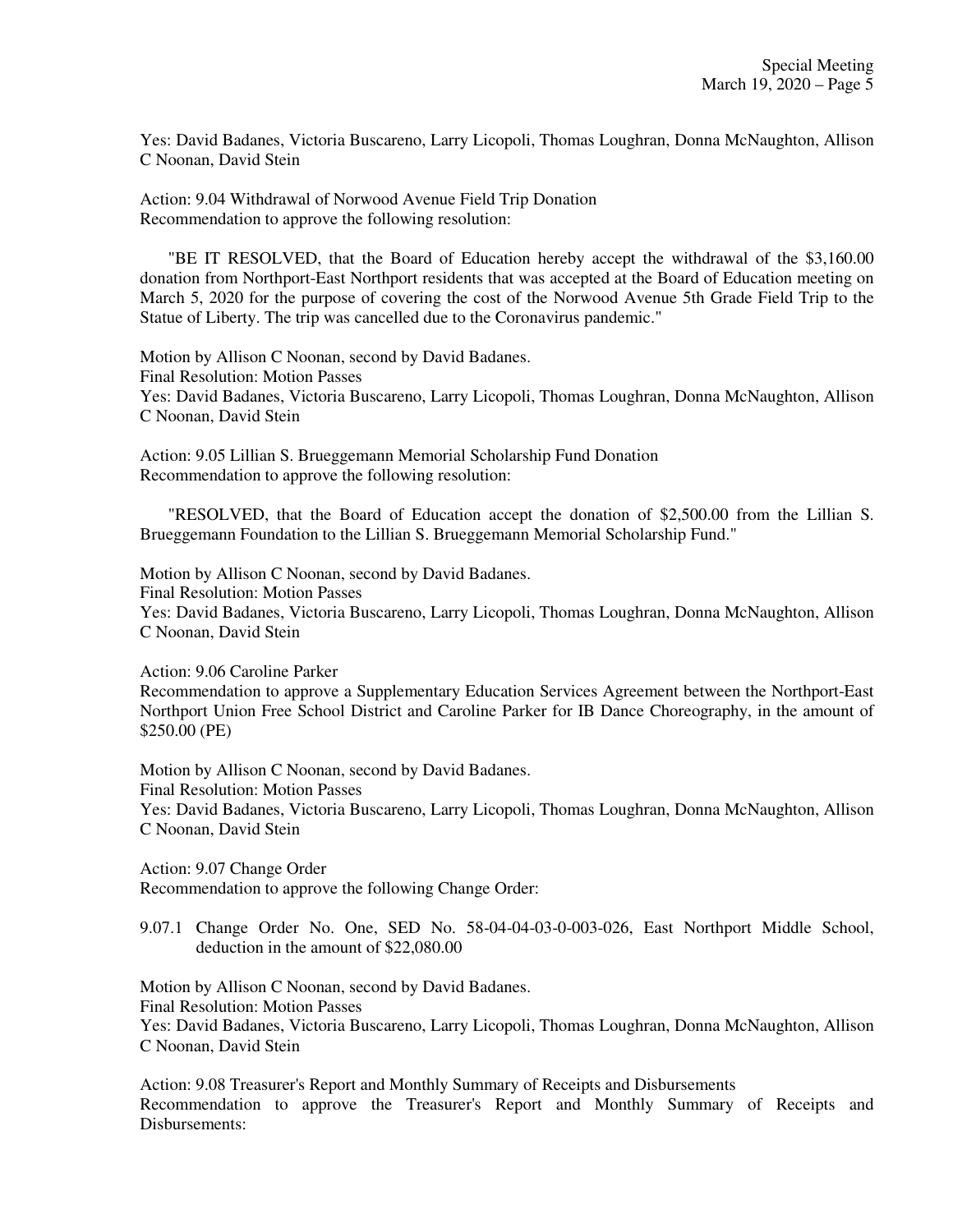9.08.1 Treasurer's Report for the period January 1, 2020 through January 31, 2020 9.08.2 Monthly Summary of Receipts and Disbursements for January 2020

Motion by Allison C Noonan, second by David Badanes. Final Resolution: Motion Passes Yes: David Badanes, Victoria Buscareno, Larry Licopoli, Thomas Loughran, Donna McNaughton, Allison C Noonan, David Stein

Action: 9.09 Schedule of Investments Recommendation to approve the Schedule of Investments as of January 31, 2020

Motion by Allison C Noonan, second by David Badanes. Final Resolution: Motion Passes Yes: David Badanes, Victoria Buscareno, Larry Licopoli, Thomas Loughran, Donna McNaughton, Allison C Noonan, David Stein

Action: 9.10 Collateral Schedule Recommendation to approve the Collateral Schedule as of January 31, 2020

Motion by Allison C Noonan, second by David Badanes. Final Resolution: Motion Passes Yes: David Badanes, Victoria Buscareno, Larry Licopoli, Thomas Loughran, Donna McNaughton, Allison C Noonan, David Stein

Action: 9.11 Bank Reconciliation Recommendation to approve the Bank Reconciliation Report for the Month Ended January 31, 2020

Motion by Allison C Noonan, second by David Badanes. Final Resolution: Motion Passes Yes: David Badanes, Victoria Buscareno, Larry Licopoli, Thomas Loughran, Donna McNaughton, Allison C Noonan, David Stein

Action: 9.12 General Fund Projected Cash Flow Statement Recommendation to approve the General Fund Projected Cash Flow Statement for the year ending 2019- 2020, Actual Data July 1, 2019 - January 31, 2020, Estimated Data February 1, 2020 - June 30, 2020

Motion by Allison C Noonan, second by David Badanes. Final Resolution: Motion Passes Yes: David Badanes, Victoria Buscareno, Larry Licopoli, Thomas Loughran, Donna McNaughton, Allison C Noonan, David Stein

Action: 9.13 Monthly Revenue and Budget Status Report - School Lunch Fund Recommendation to approve the Monthly Revenue and Budget Status Report - School Lunch Fund for the Month Ending January 31, 2020

Motion by Allison C Noonan, second by David Badanes. Final Resolution: Motion Passes Yes: David Badanes, Victoria Buscareno, Larry Licopoli, Thomas Loughran, Donna McNaughton, Allison C Noonan, David Stein

Action: 9.14 Monthly Revenue and Budget Status Report - Special Aid Fund Recommendation to approve the Monthly Revenue and Budget Status Report - Special Aid Fund for the Month Ending January 31, 2020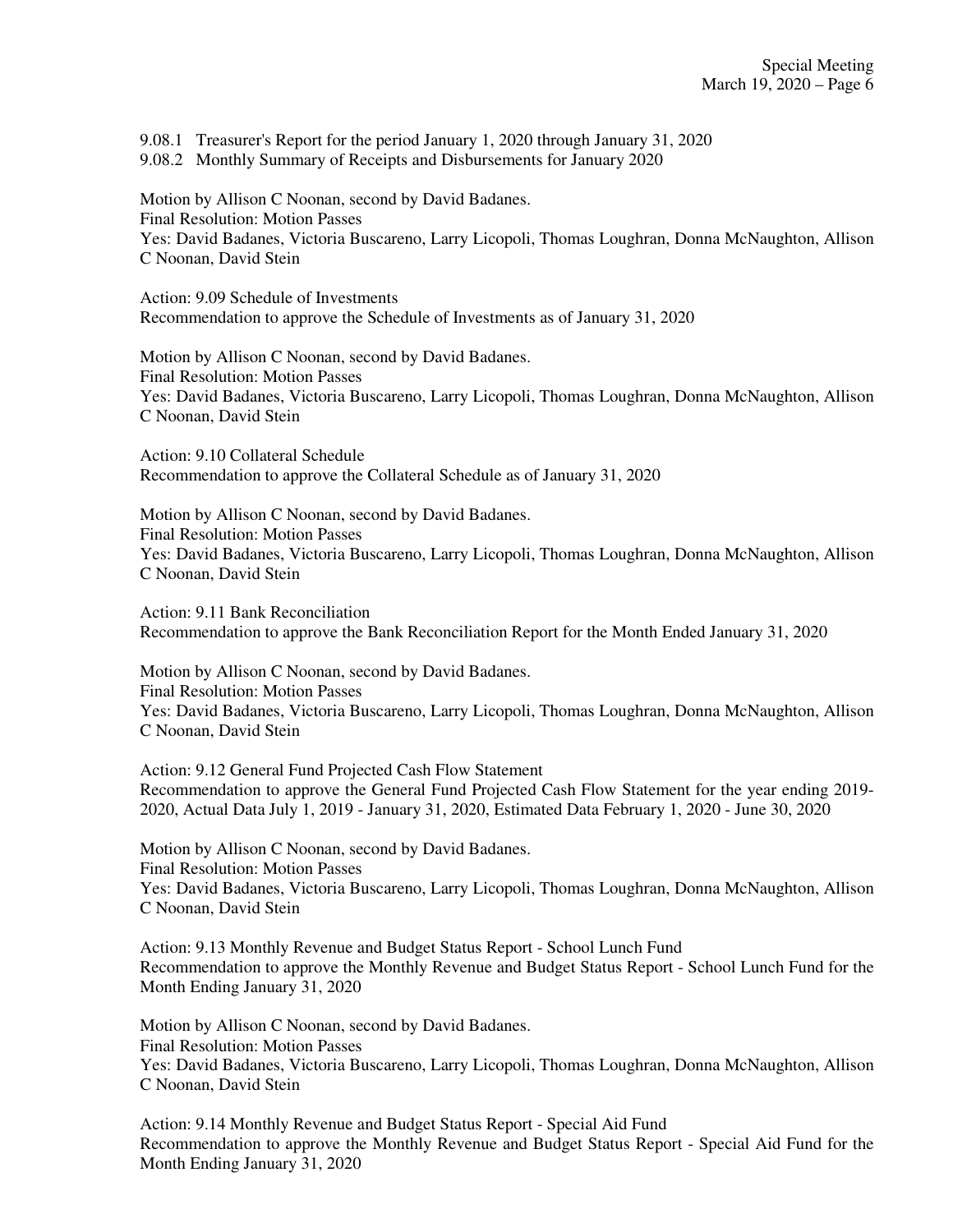Motion by Allison C Noonan, second by David Badanes. Final Resolution: Motion Passes Yes: David Badanes, Victoria Buscareno, Larry Licopoli, Thomas Loughran, Donna McNaughton, Allison C Noonan, David Stein

Action: 9.15 Monthly Revenue and Budget Status Report - General Fund Recommendation to approve the Monthly Revenue and Budget Status Report - General Fund for the Month Ending January 31, 2020

Motion by Allison C Noonan, second by David Badanes. Final Resolution: Motion Passes Yes: David Badanes, Victoria Buscareno, Larry Licopoli, Thomas Loughran, Donna McNaughton, Allison C Noonan, David Stein

Action: 9.16 Monthly Revenue and Budget Status Report - Capital Fund Recommendation to approve the Monthly Revenue and Budget Status Report - Capital Fund for the Month Ending January 31, 2020

Motion by Allison C Noonan, second by David Badanes. Final Resolution: Motion Passes Yes: David Badanes, Victoria Buscareno, Larry Licopoli, Thomas Loughran, Donna McNaughton, Allison C Noonan, David Stein

Action: 9.17 School Lunch Profit and Loss Statement Recommendation to approve the School Lunch Profit and Loss Statement for the Month Ending January 31, 2020

Motion by Allison C Noonan, second by David Badanes. Final Resolution: Motion Passes Yes: David Badanes, Victoria Buscareno, Larry Licopoli, Thomas Loughran, Donna McNaughton, Allison C Noonan, David Stein

Action: 9.18 Quarterly Trial Balance Report Recommendation to approve the Quarterly Trial Balance Report for All District Funds for the period July 1, 2019 - December 31, 2019

Motion by Allison C Noonan, second by David Badanes. Final Resolution: Motion Passes Yes: David Badanes, Victoria Buscareno, Larry Licopoli, Thomas Loughran, Donna McNaughton, Allison C Noonan, David Stein

Action: 9.19 Quarterly Student Activity Account Reports Recommendation to approve the Quarterly Student Activity Account Reports for the period October 1, 2019 - December 31, 2019:

9.19.1 Northport High School 9.19.2 East Northport Middle School 9.19.3 Northport Middle School

Motion by Allison C Noonan, second by David Badanes. Final Resolution: Motion Passes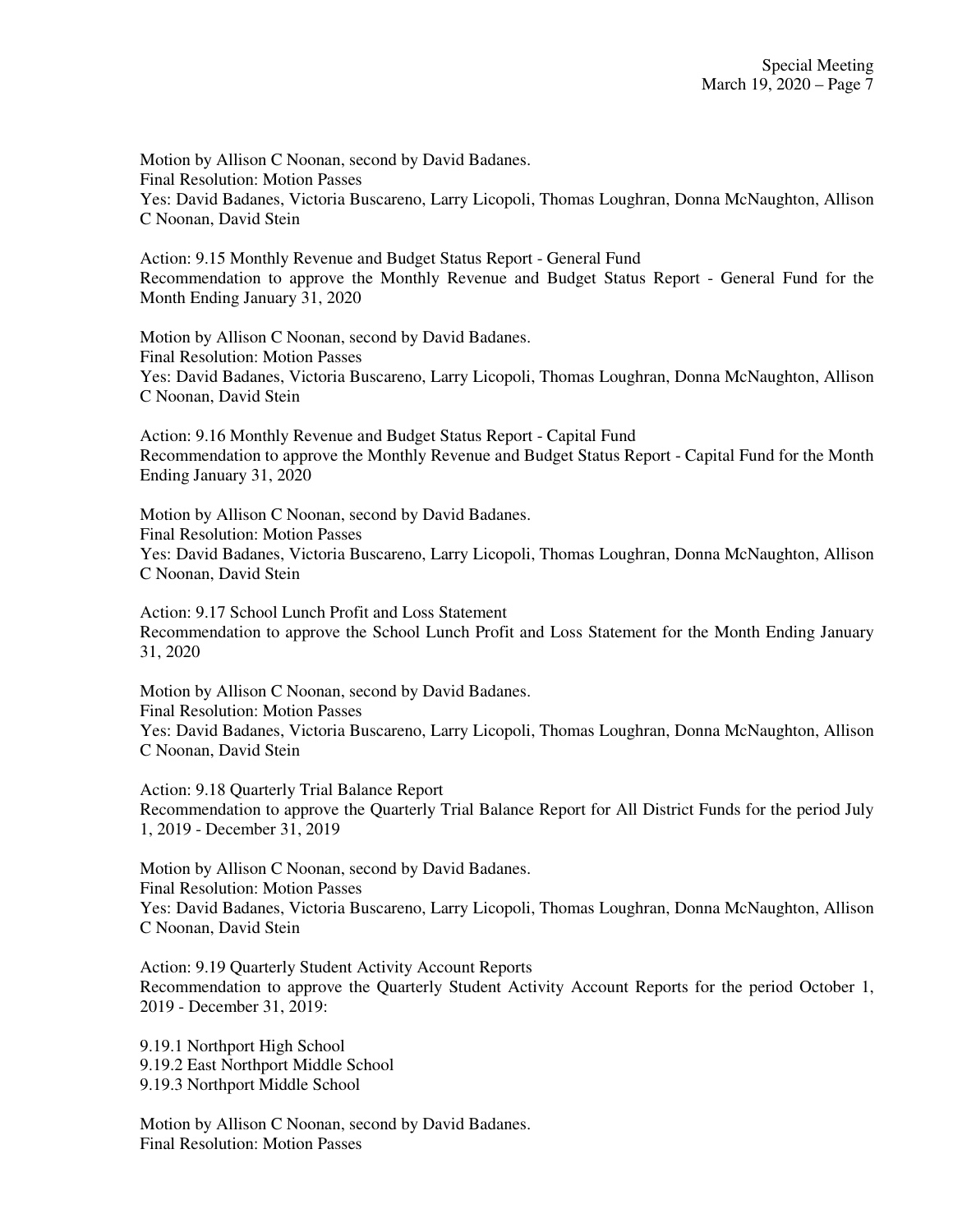Yes: David Badanes, Victoria Buscareno, Larry Licopoli, Thomas Loughran, Donna McNaughton, Allison C Noonan, David Stein

Action: 9.20 EI US, LLC d/b/a Learnwell Recommendation to approve a 2019-2020 Agreement between the Northport-East Northport Union Free School District and EI US, LLC d/b/a Learnwell for academic tutoring services (SSS)

Motion by Allison C Noonan, second by David Badanes. Final Resolution: Motion Passes Yes: David Badanes, Victoria Buscareno, Larry Licopoli, Thomas Loughran, Donna McNaughton, Allison C Noonan, David Stein

Action: 9.21 Northport Middle School Student Activity Donation - Greenkill Transportation Cost Recommendation to approve the following resolution:

"BE IT RESOLVED, that the Board of Education hereby gratefully accepts a donation of \$9,240 from the Northport Middle School Student Activity Account to cover the transportation cost of students attending Greenkill YMCA Outdoor Education Center and increase the 2019-2020 budget code A2110.4161.23.2902 by \$9,240 for this purpose.

BE IT RESOLVED, that the Board of Education hereby approves an increase in the revenue code A2705 of the 2019-2020 budget by \$9,240 with the understanding that this increase in revenue is the result of donations from the Northport Middle School Student Activity Account."

Motion by Allison C Noonan, second by David Badanes. Final Resolution: Motion Passes Yes: David Badanes, Victoria Buscareno, Larry Licopoli, Thomas Loughran, Donna McNaughton, Allison C Noonan, David Stein

Action: 9.22 Northport Middle School Student Activity Donation - Greenkill YMCA Recommendation to approve the following resolution:

"BE IT RESOLVED, that the Board of Education hereby gratefully accepts a donation of \$37,080 from the Northport Middle School Student Activity Account for the purpose of student attending the trip to Greenkill YMCA Outdoor Education Center and increase the 2019-2020 budget code A2110.4161.23.2902 by \$37,080 for this purpose.

BE IT RESOLVED, that the Board of Education hereby approves an increase in the revenue code A2705 of the 2019-2020 budget by \$37,080 with the understanding that this increase in revenue is the result of donations from the Northport Middle School Student Activity Account."

Motion by Allison C Noonan, second by David Badanes. Final Resolution: Motion Passes Yes: David Badanes, Victoria Buscareno, Larry Licopoli, Thomas Loughran, Donna McNaughton, Allison C Noonan, David Stein

Action: 9.23 Transfer of General Fund Appropriations Recommendation to approve Transfer of General Fund Appropriations in the 2019-2020 fiscal year (\$24,000.00)

Motion by Allison C Noonan, second by David Badanes. Final Resolution: Motion Passes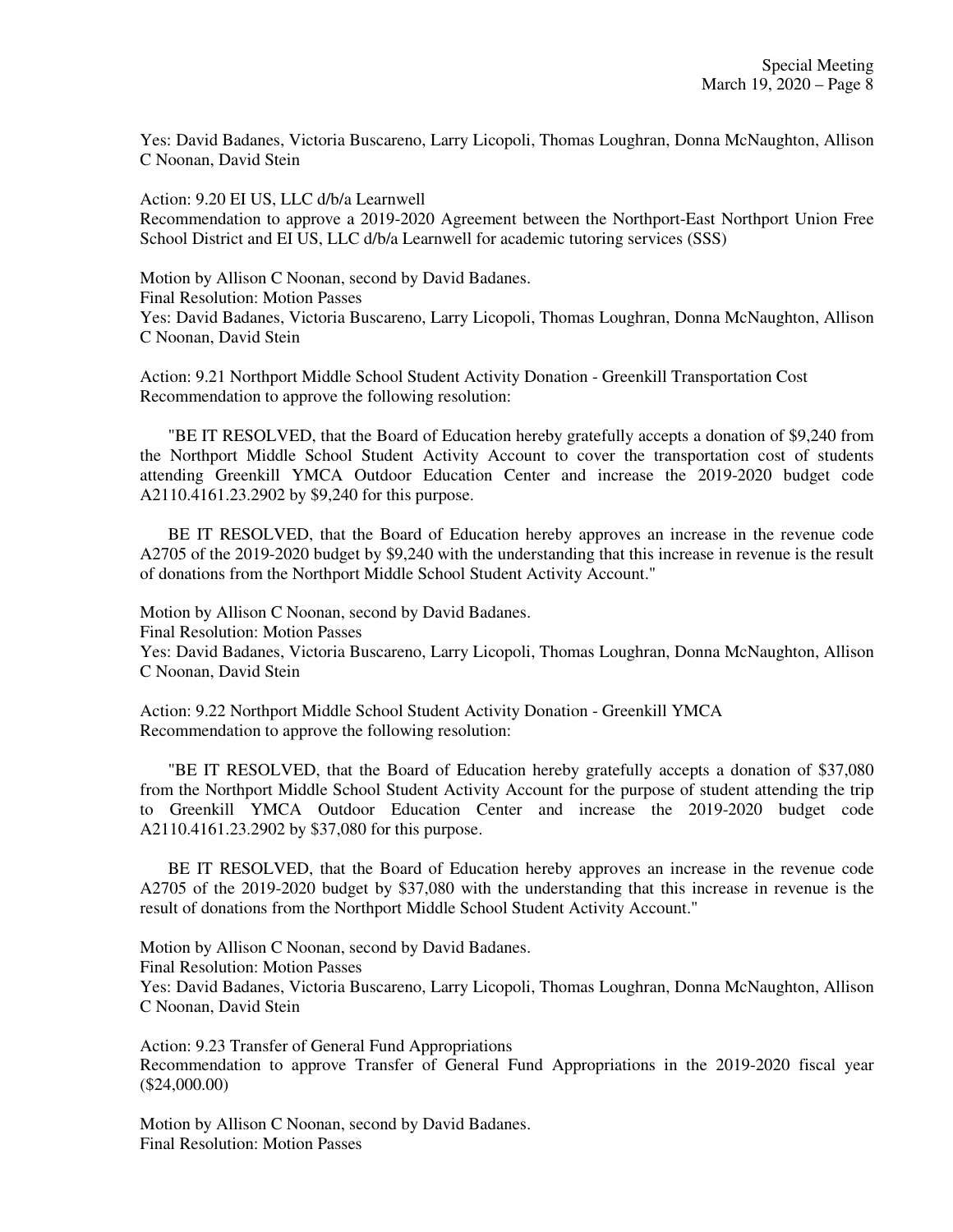Yes: David Badanes, Victoria Buscareno, Larry Licopoli, Thomas Loughran, Donna McNaughton, Allison C Noonan, David Stein

Action: 9.24 Northport Middle School Student Activity Donation - Greenkill Nursing Cost Recommendation to approve the following resolution:

"BE IT RESOLVED, that the Board of Education hereby gratefully accepts a donation of \$2,400 from the Northport Middle School Student Activity Account, to cover the nursing costs for students attending the Greenkill YMCA Outdoor Education Center and increase the 2019-2020 budget code A2020.4010.32.2802 by \$2,400 for this purpose.

BE IT RESOLVED, that the Board of Education hereby approves an increase in the revenue code A2705 of the 2019-2020 budget by \$2,400 with the understanding that this increase in revenue is the result of donations from the Northport Middle School Activity Account."

Motion by Allison C Noonan, second by David Badanes. Final Resolution: Motion Passes Yes: David Badanes, Victoria Buscareno, Larry Licopoli, Thomas Loughran, Donna McNaughton, Allison C Noonan, David Stein

# **10. SUPERINTENDENT'S REPORT - FOR INFORMATION ONLY**

Information: 10.01 Budget Transfers for the period January 27, 2020 - March 9, 2020 - As per Board Policy #6150 all transfers between salary codes up to \$25,000 and transfers between all other codes up to \$10,000 are to be reported to the Board of Education as an information item

**11. ADJOURNMEN**T - Board policy requires adjournment by 10:30 pm, unless meeting is extended by vote.

Information: 11.01 Upcoming Meetings

SPECIAL MEETING TO DISCUSS PROPOSED BUDGET PRELIMINARY PUBLIC HEARING Thursday, March 26, 2020 7:00 p.m William J. Brosnan School Cafeteria Budget Discussion - Revenue, Fund Balance, Reserves Preliminary Public Hearing to Receive Additional Public Input on Budget

SPECIAL MEETING TO FINALIZE BUDGET Tuesday, April 7, 2020 7:00 p.m. William J. Brosnan School Cafeteria

SPECIAL MEETING TO VOTE ON BOCES ADMINISTRATIVE BUDGET & TRUSTEES Tuesday, April 28, 2020 7:00 p.m. William J. Brosnan School Cafeteria

Action: 11.02 Adjournment Recommendation to adjourn the meeting

Motion by Allison C Noonan, second by Thomas Loughran.